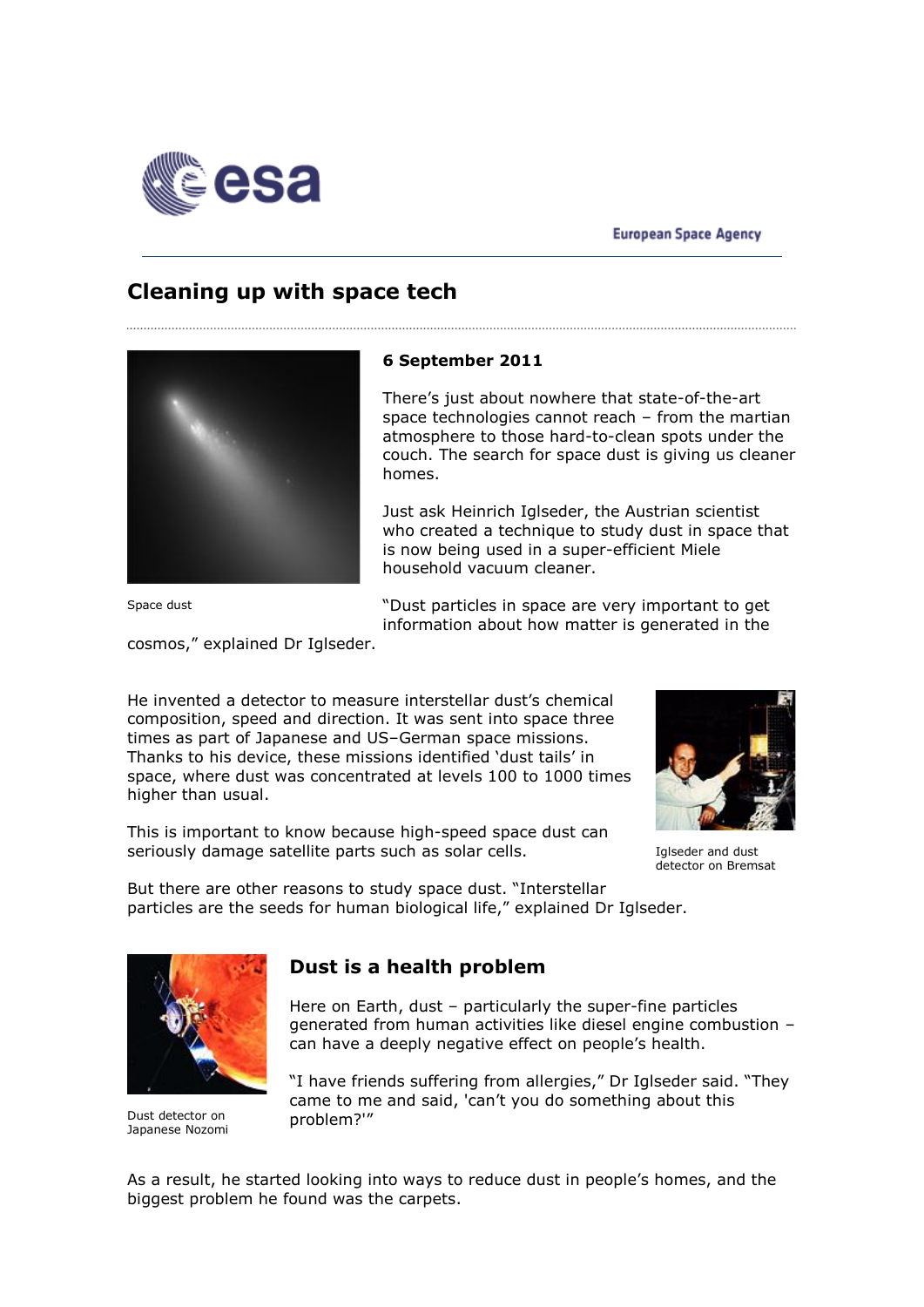"Poisons like lead and cadmium, toxic particles and carcinogens accumulate in carpets. To get a hygienic environment, it's absolutely necessary to clean the floors well."

So Dr Iglseder adapted his space sensor for a regular vacuum cleaner. Coloured lights let you know if the area you are cleaning is actually dust-free, or still needs more work.



Miele incorporated this Allergotec Hygiene Sensor into their Medicair vacuum cleaner, geared towards people with allergies.

are."

Space dust sensor for vacuum cleaning



Clean with space dust sensor

Frank M. Salzgeber, Head of the ESA Technology Transfer Programme Office, adds: "To foster more of those kinds of transfers in Austria from space to non-space, we are now teaming up with the Austrian Research Promotion Association to establish the national Austrian Technology Transfer Programme

"I think it's really practical," said Miele press spokeswoman Reinhild Portmann of the straight-from-space technology.

"You have an objective measurement of how clean the floors

initiative."

"I expect that we will soon find more exciting projects and innovative transfers from Austrian companies."

### **'Green' for all dust taken**

Dr Igelseder admits that it's his wife who does the lion's share of the vacuuming around their house – but says she likes the sensor.

Mounted in the vacuum cleaner manifold, his sensor checks the amount of dust passing. "Traffic lights" on the nozzle show red for 'still too much dust', orange for 'medium', yellow for 'slightly' and green for 'no more dust'.



Green light for dustfree

"With the sensor, she can see that, in some areas, it's clean after one or two strokes. In other areas, five or six strokes might be needed. She tells me she wouldn't like to clean without the sensor now."

## **ESA's Technology Transfer Programme Office (TTPO)**

The TTPO"s main mission is to facilitate the use of space technology and space systems for non-space applications and to demonstrate the benefit of the European space programme to European citizens.

The office is responsible for defining the overall approach and strategy for the transfer of space technologies, including the incubation of start-up companies and their funding. For more information, please contact:

ESA"s Technology Transfer Programme Office